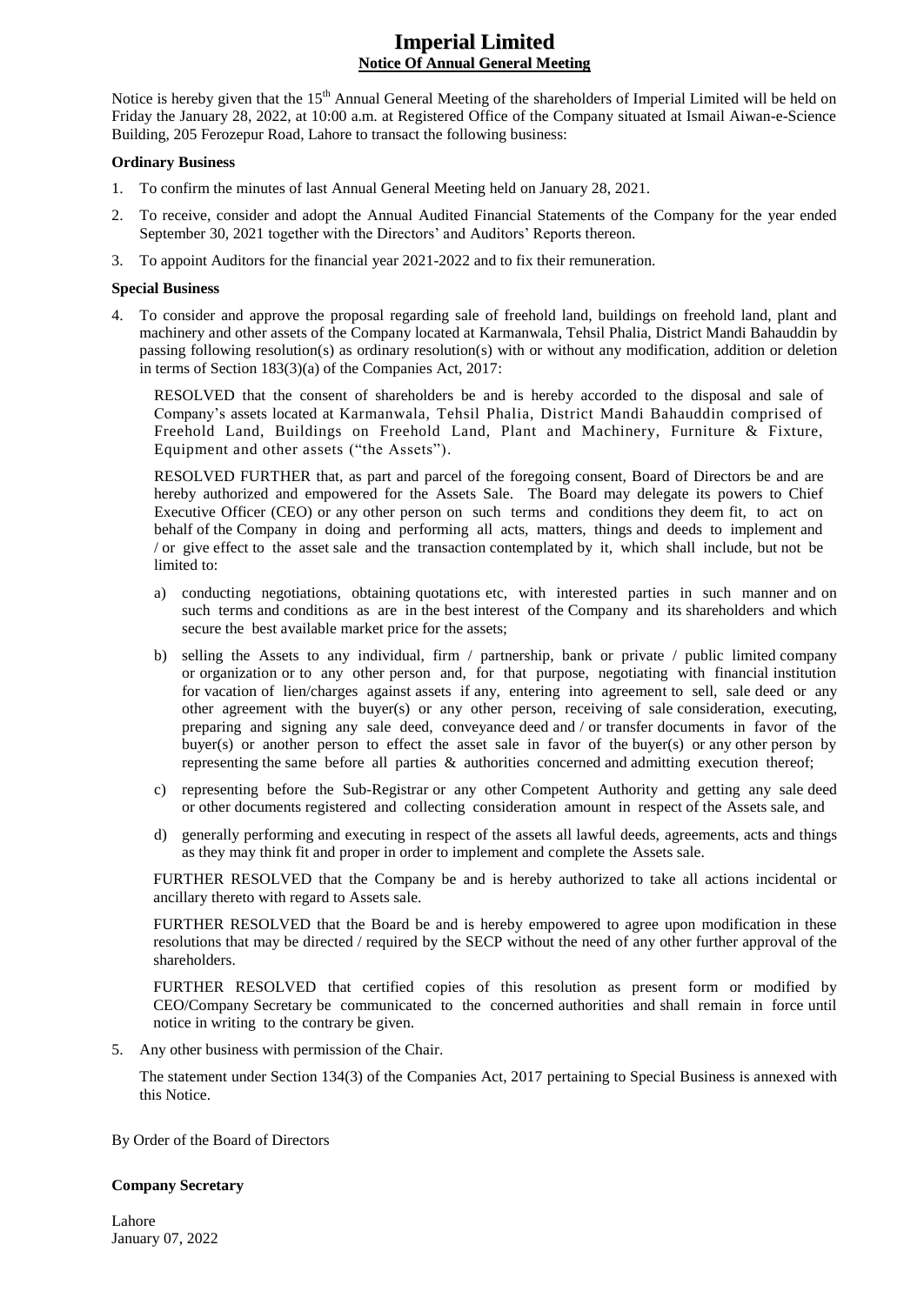# **Notes:**

1. In light of threat posed by Covid-19 and under the instructions of Securities and Exchange Commission of Pakistan (SECP) facility of online meeting through Zoom Platform is also available for shareholders to attend/participate in Annual General Meeting to avoid the public gathering to protect the health of valued shareholders' and their well-being. To attend the General Meeting through video link, members and proxies are requested to register their particulars such as Name, CNIC Number,Folio/CDC Account Number, Cell Number and eMail Address by sending an e-mail at [cs@imperiallimited.co](mailto:cs@imperiallimited.co) at earliest but not later than 48 hours before the Meeting time with legible copy of valid CNIC/Passport.

The video link and login credentials will be shared with the shareholders whose e-mails, containing all the requested particulars, are received in time as mentioned above. The shareholders are also encouraged to send their comments / suggestions, related to the agenda items of the General Meeting on the above-mentioned email address.

- 2. The Share Transfer Books of the Company will remain closed from January 21, 2022 to January 28, 2022 (both days inclusive). Physical transfers / CDS Transaction IDs received at the Company"s Share Registrar, M/s. Hameed Majeed Associates (Private) Limited, H.M. House, 7-Bank Square, Lahore, at the close of business on January 20, 2022 will be considered in time to determine voting rights of the shareholders for attending the meeting.
- 3. A member eligible to attend, speak and vote at meeting may appoint another member as his/her proxy to attend and vote on his/her behalf. The proxy, in order to be effective, must be properly filled in and received at the Company"s Registered Office not later than 48 hours before the scheduled time of meeting.
- 4. The Shareholders are requested to have their Folio/Account details (Participant ID and Sub-account) and original CNIC for identification purpose, readily available with them, at the time of meeting. In case of a Corporate entity, Resolution of the Board of Directors or Power of Attorney with specimen signatures of the nominee should be produced.
- 5. Members can exercise their right to demand a poll subject to provisions of section 143, 144 and 145 of the Companies Act, 2017 and the applicable clauses of the "Companies (Postal Ballot) Regulations, 2018".
- 6. The Annual Financial Statements are being transmitted to Shareholders through DVD and also have been placed at website of the Company at [www.imperiallimited.co.](http://www.imperiallimited.co/) However, the company shall send printed copy of its Financial Statements to desirous Shareholders within a week of such request. Shareholders desirous to receive the Financial Statements through eMail are requested to send written consent to Company for the purpose.
- 7. In future, all dividend payments shall be paid through banks (ePayment Mechanism), therefore, shareholders are requested to provide Bank Account details (IBAN) to update the record.
- 8. In compliance of directions of SECP through its letter number CSD/ED/MISC/2016-639-640 dated March 26, 2021 and the provisions of Section 72 of the Companies Act, 2017, the Shareholders having physical shareholding are requested to open sub-account with any of the broker or Investor account directly with CDC to place their physical shares into scrip-less form. This will facilitate them in many ways including safe custody and sale of shares, at any time they want, as the trading of physical shares is not permitted as per existing regulations of the stock exchange.
- 9. Shareholders are advised to:
	- a) Send valid copy of CNIC/NICOP and/or any other required Government issued Identification; as applicable, if not provided earlier to our Share Registrar.
	- b) Notify any change of address immediately, if any.

# **Statement Under Section 134(3) Of The Companies Act, 2017**

This statement sets out the material facts pertaining to the special business to be transacted at the Annual General Meeting of the Company to be held on January 28, 2022.

# **Item No. 4 Of The Agenda, Sale Of Assets**

Pursuant to the approval of the Shareholders of the Company in the 10<sup>th</sup> Annual General Meeting held on January 31, 2017, assets of Mian Chanu Unit of the Company were disposed off during the year ended 30 September 2017. The management of the Company is actively pursuing sale of its Remaining Assets. Any resolution passed under section 183(3) of the Companies Act, 2017 if not implemented within one year from the date of passing stands lapsed, hence, the Board of Directors has approved the disposal of Remaining Assets (the Phalia Unit) subject to approval of the Company's Shareholders in the forthcoming Annual General Meeting. The information required under SRO 423(1)/2018 dated April 03, 2018 is as follows: